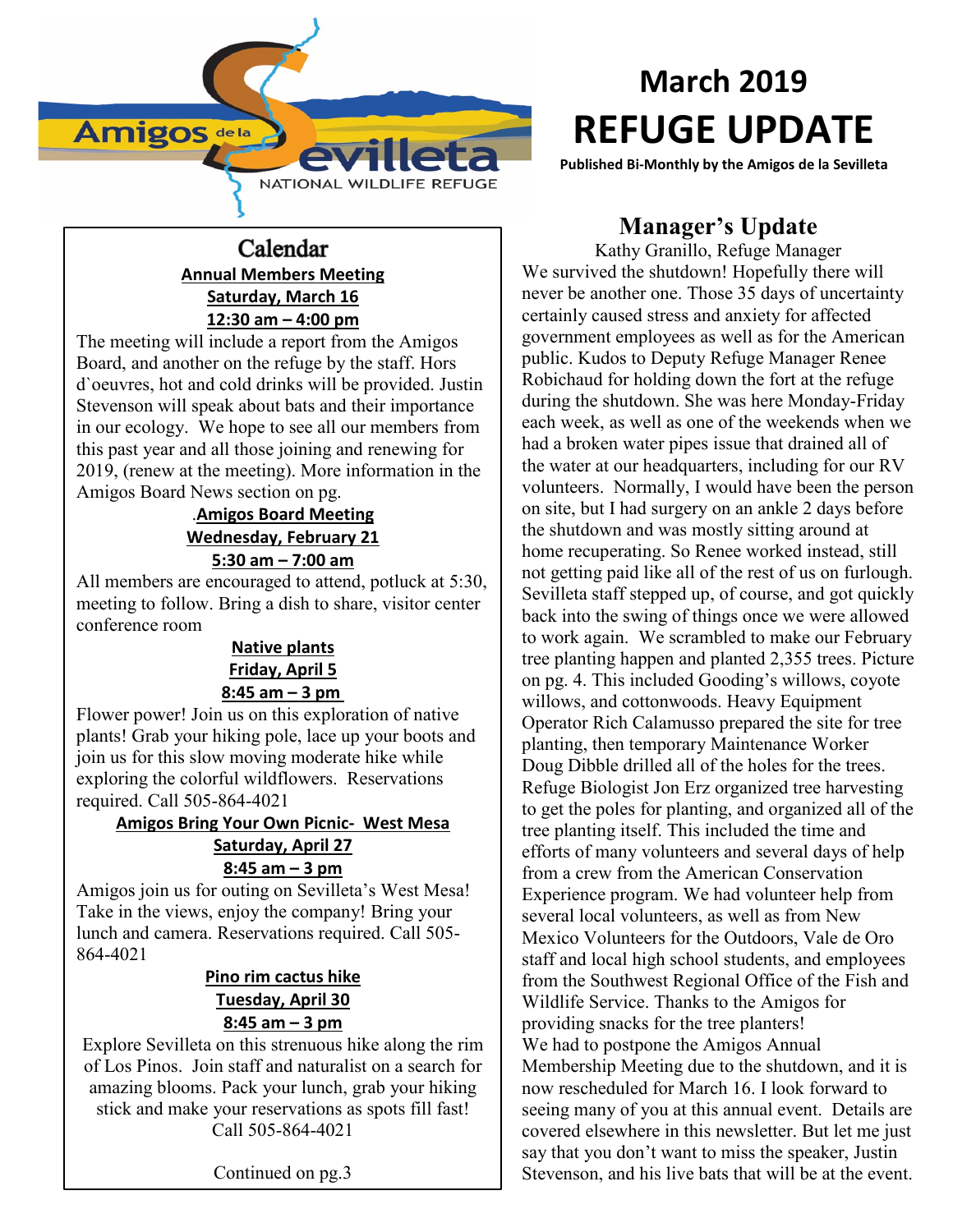#### **Amigos Board News**

Ann Adams, Board President

Hola Amigos,

I have heard from reliable sources (not that Pennsylvania rodent), that Spring really is on the way. I personally am loving the warmth alternating with chill, and moisture alternating with wind. The skies have been gorgeous and constantly changing. In my garden a few, very small green things are starting to appear. I'm pretty sure that I saw the last of the cranes heading out in a huge flock just before our last snow. It will be another month before the hummers arrive but I'm sure there are plenty of other migrants heading North already.

We're kicking off Spring with the Amigos' Annual Members' Meeting on Saturday, March 16, from 12:30 to 4:30. If you haven't already done so, plan to renew your membership on your way in the door. The agenda will include a report to the members on a few of the 2018 accomplishments and even more on plans for 2019. We will be electing/confirming a new Board. As always, there will be plenty of drinks and snacks. Our speaker will be Justin Stevenson who will be talking about bats. He will even have several with him for us to meet.

Ok, since I'll be speaking at the meeting, I'm keeping this note brief. Looking forward to seeing you all March 16! Best,

Ann

#### **HOW YOU CAN HELP SEVILLETA**

The Amigos de la Sevilleta provide valuable support to this unique refuge. There are several ways that you can help. Consider increasing your membership contribution to the next level or higher.

Give an Amigos membership to a friend or family member.

Make an annual or semi-annual donation.

Include the Amigos de Sevilleta in your will.

Donate appreciated property or stock.

If you are 70½ or older you can donate a part of your required minimum IRA distribution and avoid paying taxes on it. Your broker can handle all the paperwork for you. You will need the Amigos' tax ID number (06-1819138) and the mailing address (Amigos de la Sevilleta, Box 1248, Socorro, NM 87801.)

Since the Amigos are a 501c(3) organization, all donations are tax deductible. Your generosity will ensure that Sevilleta continues its mission to provide for the wildlife in this spectacular refuge.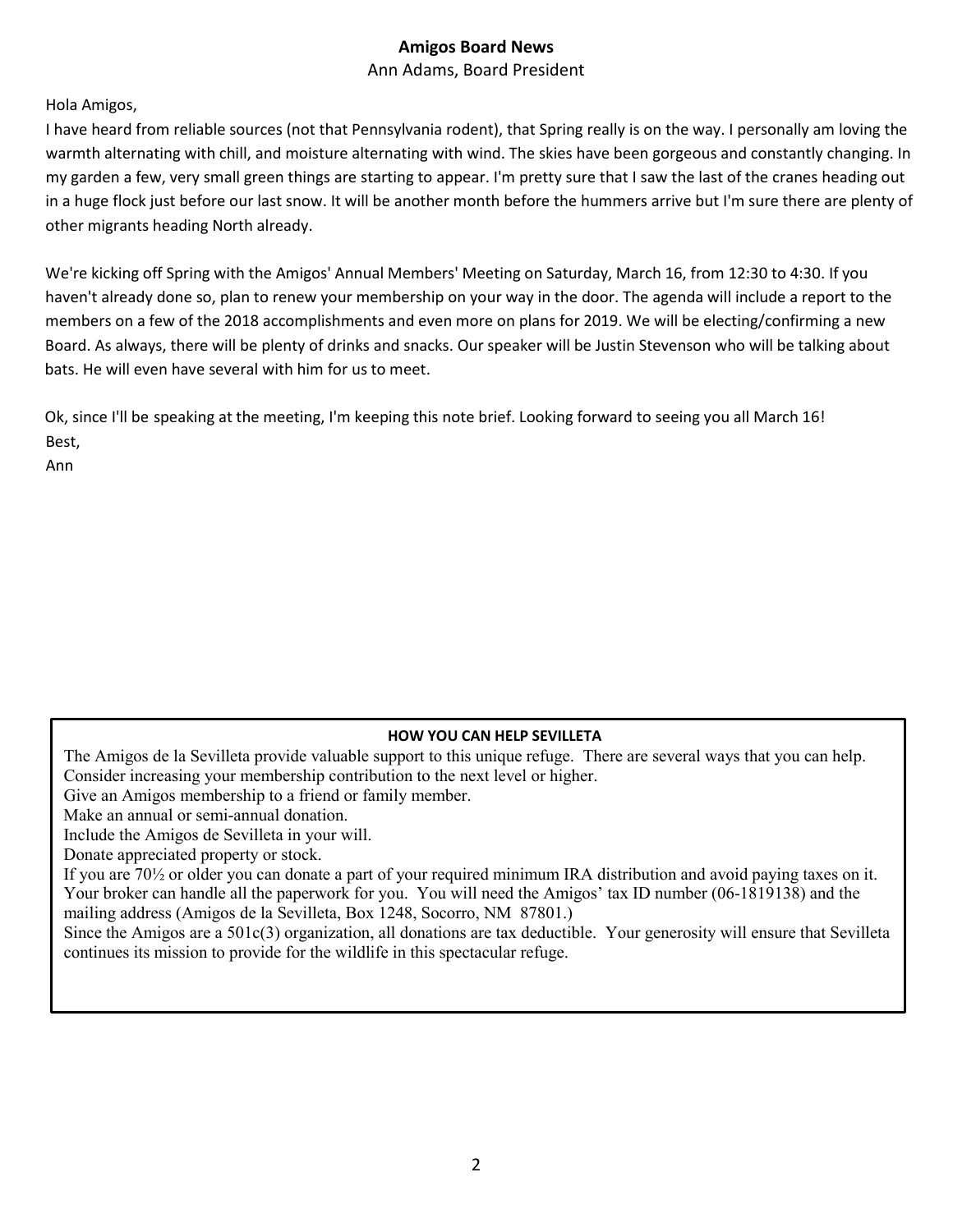#### **Calendar from pg 1**

#### **60 Hikes within 60 Miles Friday, May 3 10 am**

Join author David Ryan for a book signing, lecture and hike at Sevilleta National Wildlife Refuge! No reservations required!

#### **Wildflower Hike Friday, May 10 9:30 am – 1 pm**

Flower power! Join a volunteer naturalist on this wildflower hike! Grab your hiking pole, lace up your boots and join us for this slow moving moderate hike while exploring the colorful wildflowers. No reservations required!

#### **World Migratory Bird day Saturday, May 18 8 am – 2 pm**

Help us celebrate World Migratory Bird Day! Join Refuge Manager Kathy Granillo for a hike in the riparian area in search for some of our wonderful winged migrants and residents. Grab your hiking boots, water, binoculars, and lunch. We also suggest mosquito repellent. Reservations required. Call 505-864- 4021 For more information on World Migratory Bird Day, visit [www.birdday.org](http://www.birdday.org/)

# **Hummingbird Banding Saturday, June 15**

#### **8 – 10 am**

Join Ann Adams for a morning of banding hummingbirds! Learn some fascinating facts about these tiny birds and observe hummingbird banding. No reservations required**.**

Amigos Contacts

Amigos Web site [https://www.amigosdelasevilleta.org](https://www.amigosdelasevilleta.org/)

Amigos on Facebook <https://www.facebook.com/amigossevilleta>

> Jeannine Kimble Visitor Services Manager 505/864-4021 X 26106